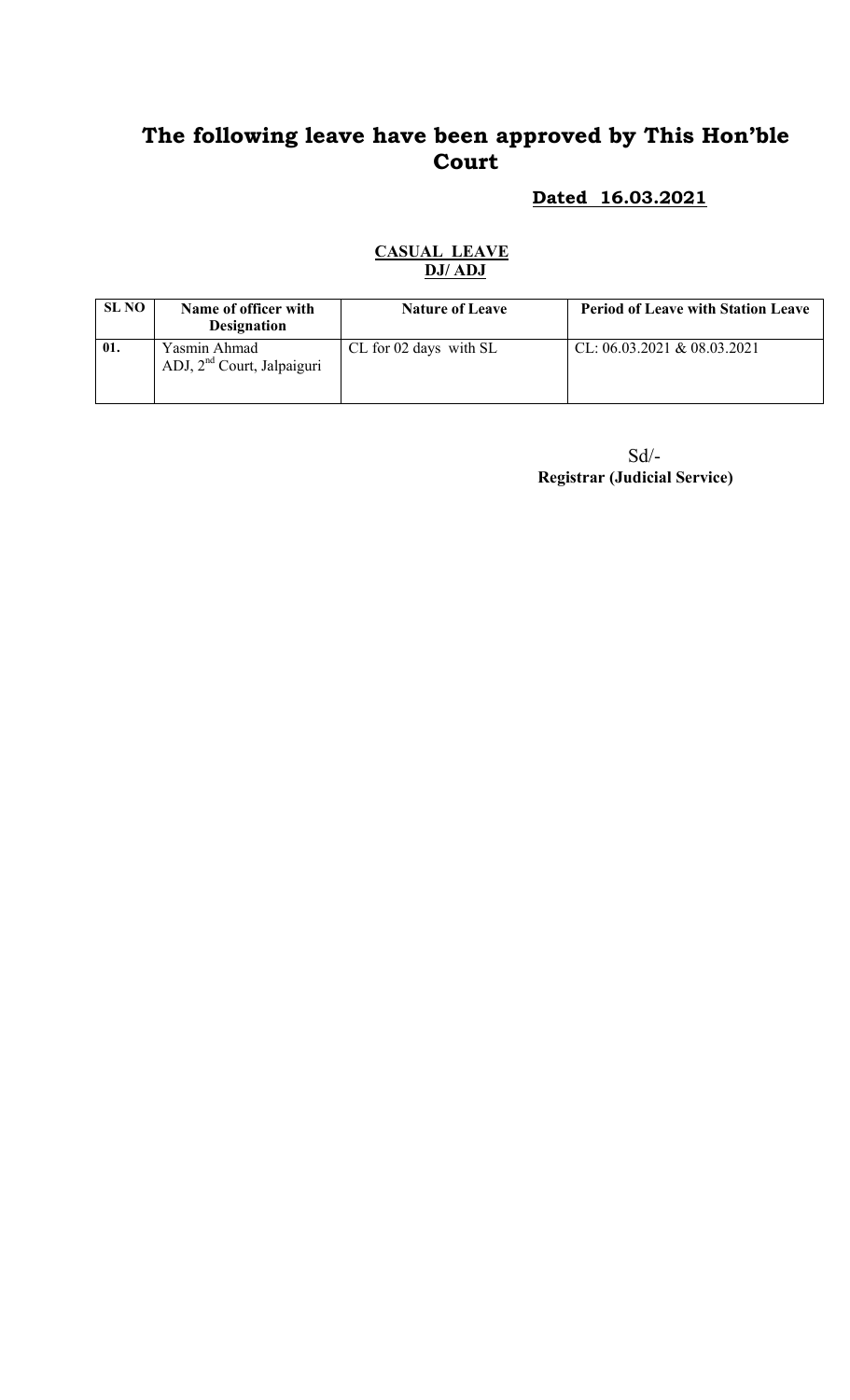### Dated 16.03.2021

| <b>SL NO</b> | Name of officer with Designation                   | <b>Nature of Leave</b> | <b>Period of Leave with Station Leave</b> |
|--------------|----------------------------------------------------|------------------------|-------------------------------------------|
|              |                                                    |                        |                                           |
| 01.          | Sujasha Mukherji                                   | CL for 02 days with SL | CL:19.03.2021 &                           |
|              | DJ, Dakshin Dinajpur at Balurghat                  |                        | 20.03.2021                                |
|              |                                                    |                        | SL:18.03.2021(E)                          |
|              |                                                    |                        | To 22.03.2021(M)                          |
| 02.          | Narendra Nath Dasgupta                             | CL for 02 days with SL | CL:16.04.2021 &                           |
|              | ADJ, Alipurduar, Jalpaiguri                        |                        | 17.04.2021                                |
|              |                                                    |                        | SL:13.04.2021(E)                          |
|              |                                                    |                        | To 19.04.2021(M)                          |
| 03.          | Subhendu Saha<br>ADJ, Mekhliganj, Coochbehar       | CL for 01 day with SL  | CL:12.04.2021                             |
|              |                                                    |                        | SL: 09.04.2021(E)                         |
|              |                                                    |                        | To 16.04.2021(M)                          |
|              |                                                    |                        |                                           |
|              |                                                    |                        | On 13.04.2021 Local Holiday               |
|              |                                                    |                        |                                           |
| 04.          | Rajesh Chakraborty, ADJ, Kalna,<br>Purba Bardhaman | CL for 01 day with SL  | CL:18.03.2021                             |
|              |                                                    |                        | SL: 17.03.2021(E)                         |
|              |                                                    |                        | To 19.03.2021(M)                          |
| 05.          | Manoj Kumar Prasad                                 | CL for 01 day with SL  | CL:30.03.2021                             |
|              | ADJ, FTC-I, Asansol, Paschim                       |                        |                                           |
|              | Bardhaman                                          |                        | SL:29.03.2021(M)                          |
|              |                                                    |                        | To 31.03.2021(M)                          |
| 06.          | Anupam Maiti,                                      | CL for 03 days with SL | CL:18.03.2021 to 20.03.2021               |
|              | ADJ-cum-Judge, Special Court,                      |                        |                                           |
|              | Chinsurah, Hooghly                                 |                        | SL: 18.03.2021(M)                         |
|              |                                                    |                        | To 21.03.2021(E)                          |
| 07.          | Madhumita Roy                                      | CL for 01 day with SL  | CL:26.03.2021                             |
|              | ADJ, 3 <sup>rd</sup> Court, Krishnagar, Nadia      |                        | SL:                                       |
|              |                                                    |                        | 25.03.2021(M)                             |
|              |                                                    |                        | To 30.03.2021(M)                          |
| 08.          | Sonalee Nandy Chakrabarti                          | CL for 02 days with SL | CL: 19.03.2021 &                          |
|              | ADJ, 4 <sup>th</sup> Court, Krishnagar, Nadia      |                        | 20.03.2021                                |
|              |                                                    |                        | SL:18.03.2021(E)                          |
|              |                                                    |                        | To 21.03.2021(E)                          |

#### CASUAL LEAVE DJ/ ADJ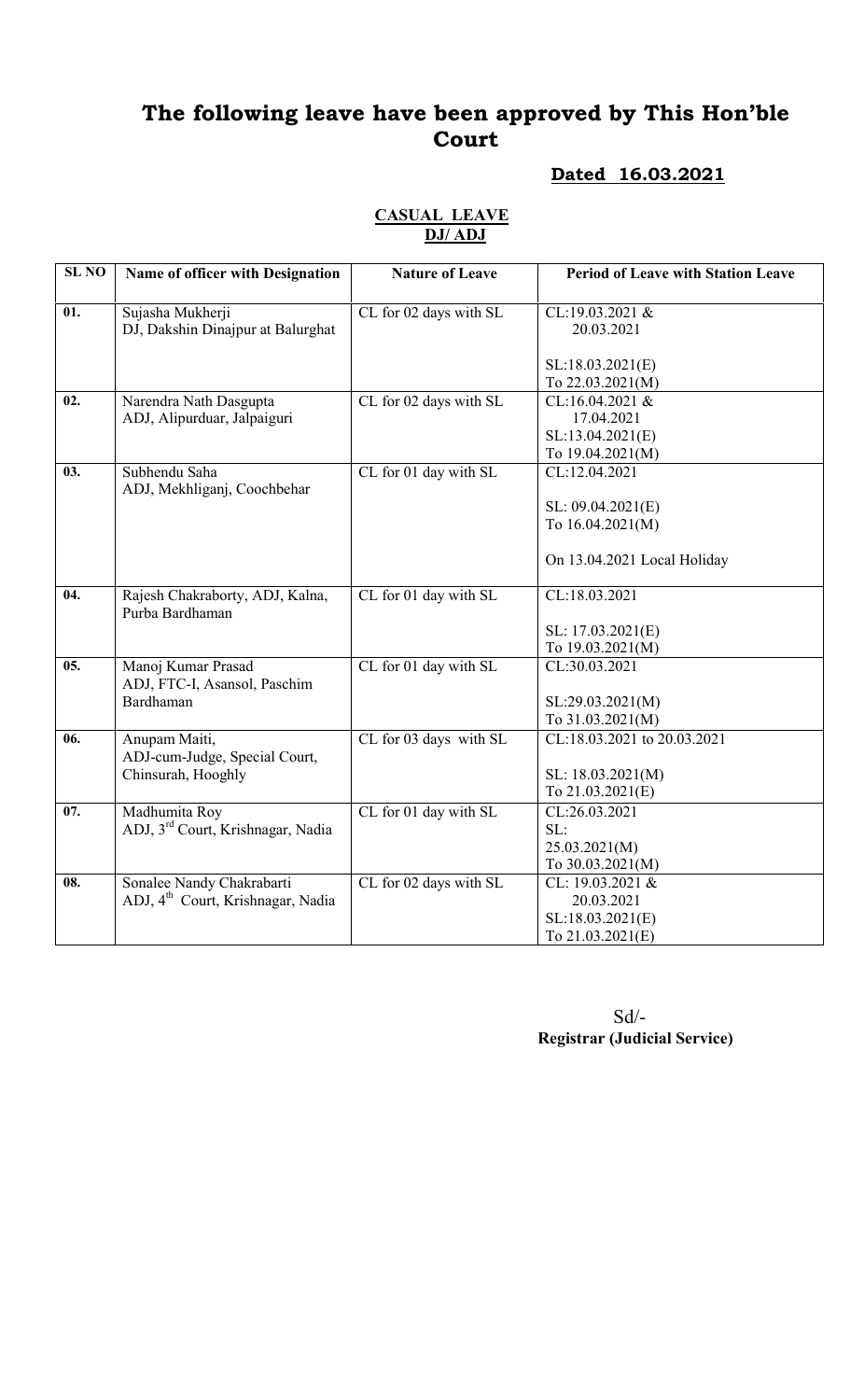### Dated 17.03.2021

#### CASUAL LEAVE DJ/ ADJ

| SL<br>NO | Name of officer with                                       | <b>Nature of Leave</b>   | <b>Period of Leave with Station Leave</b> |
|----------|------------------------------------------------------------|--------------------------|-------------------------------------------|
|          | <b>Designation</b>                                         |                          |                                           |
| 01.      | Madhumita Roy                                              | Station leave permission | SL: 26.03.2021(E)                         |
|          | ADJ, 4 <sup>th</sup> Court, Suri, Birbhum                  |                          | To 29.03.2021(E)                          |
| 02.      | Jai Prakash Singh                                          | Station leave permission | SL: 26.03.2021(E)                         |
|          | ADJ, Chanchal , Malda                                      |                          | To 31.03.2021(M)                          |
|          |                                                            |                          |                                           |
|          |                                                            |                          | On 30.03.2021 Local Holiday               |
|          |                                                            |                          |                                           |
| 03.      | Nandan Deb Barman                                          | Station leave permission | SL: 26.03.2021(E)                         |
|          | ADJ, 3rd Court, Purba                                      |                          | To 30.03.2021(M)                          |
|          | Bardhaman                                                  |                          |                                           |
| 04.      | Kishen Kumar Agarwal                                       | CL for 01 day with SL    | CL:30.03.2021                             |
|          | ADJ, 3 <sup>rd</sup> Court, Balurghat,<br>Dakshin Dinajpur |                          | SL:26.03.2021(E)                          |
|          |                                                            |                          | To 31.03.2021(M)                          |
|          |                                                            |                          |                                           |
| 05.      | Sharanya Sen Prasad                                        | CL for 01 day with SL    | CL:18.03.2021                             |
|          | ADJ, 2 <sup>nd</sup> Court, Asansol,                       |                          |                                           |
|          | Paschim Bardhaman                                          |                          | SL:17.03.2021(E)                          |
|          |                                                            |                          | To 19.03.2021(M)                          |
|          |                                                            |                          |                                           |
| 06.      | Debabrata Kundu                                            | CL for 01 day with SL    | CL:26.03.2021                             |
|          | ADJ, 2 <sup>nd</sup> Court, Malda                          |                          |                                           |
|          |                                                            |                          | SL:25.03.2021(E)                          |
| 07.      | Dharani Adhikary                                           | CL for 01 day with SL    | To 30.03.2021(M)<br>CL:31.03.2021         |
|          | ADJ, 1 <sup>st</sup> Court, Suri, Birbhum                  |                          |                                           |
|          |                                                            |                          | SL:26.03.2021(E)                          |
|          |                                                            |                          | To $01.04.2021(M)$                        |
| 08.      | Jyotirmoy Chandra                                          | Station leave permission | SL: 26.03.2021(E)                         |
|          | ADJ, 5 <sup>th</sup> Court, Purba                          |                          | To 30.03.2021(M)                          |
|          | Bardhaman                                                  |                          |                                           |
| 09.      | Suparna Ray                                                | CL for 01 day with SL    | CL:30.03.2021                             |
|          | ADJ, 2 <sup>nd</sup> Court, Balurghat,                     |                          |                                           |
|          | Dakshin Dinajpur                                           |                          | SL:26.03.2021(E)                          |
|          |                                                            |                          | To 31.03.2021(M)                          |
|          |                                                            |                          |                                           |
| 10.      | Deepto Ghosh                                               | Station leave permission | SL: 26.03.2021(E)                         |
|          | ADJ, 1 <sup>st</sup> Court, Lalbagh,<br>Murshidabad        |                          | To 30.03.2021(M)                          |
|          |                                                            |                          |                                           |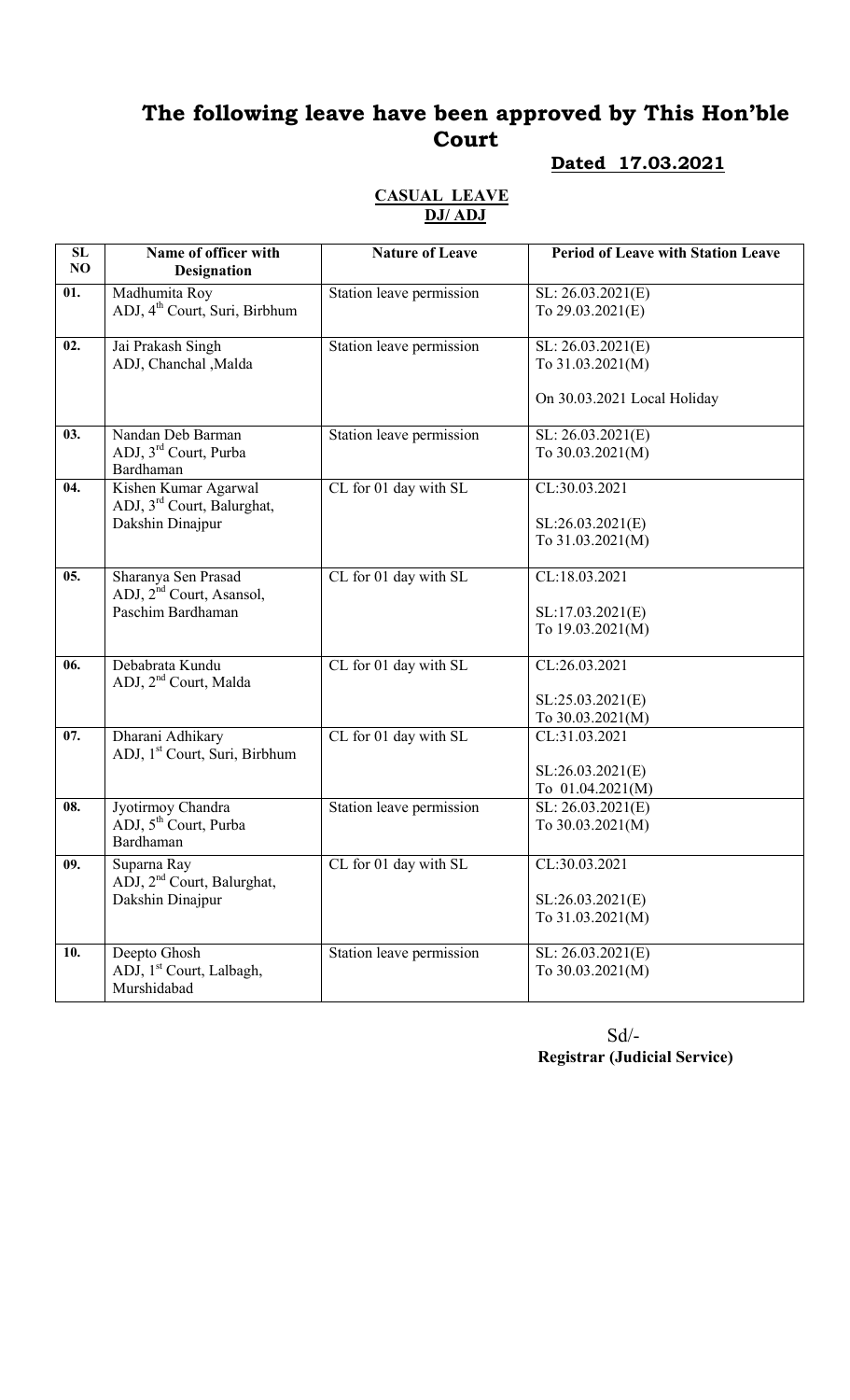#### Dated: 16.03.2021

#### DJ/ ADJ

| SI. | Name of officer with             | <b>Nature of Leave</b>   | <b>Period of Leave with Station Leave</b> |
|-----|----------------------------------|--------------------------|-------------------------------------------|
| No. | <b>Designation</b>               |                          |                                           |
| 01. | Sri Arpan Kumar Chattopadhyay    | Earned Leave for 10 days | From 12.04.2021 to 21.04.2021             |
|     | Judge, Special Court (I.E. Act), |                          |                                           |
|     | Berhampore, Murshidabad          |                          |                                           |

#### ADJ, FTC/ CJ(SD)

| SI.<br>No. | Name of officer with<br><b>Designation</b>              | <b>Nature of Leave</b>   | <b>Period of Leave with Station Leave</b> |
|------------|---------------------------------------------------------|--------------------------|-------------------------------------------|
| 02.        | Arfa Yasmin<br>$CJ(SD)$ , 1 <sup>st</sup> Court, Howrah | Earned Leave for 06 days | From 19.03.2021 to 24.03.2021             |

### CJM

| SI.<br>No. | Name of officer with<br><b>Designation</b> | <b>Nature of Leave</b>       | <b>Period of Leave with Station Leave</b> |
|------------|--------------------------------------------|------------------------------|-------------------------------------------|
| 03.        | Smt. Barnali Dasgupta, CJM,<br>Hooghly     | Child Care Leave for 65 days | From 16.04.2021 to 19.06.2021             |

### JM

| SI. | Name of officer with                                         | <b>Nature of Leave</b>       | <b>Period of Leave with Station Leave</b> |
|-----|--------------------------------------------------------------|------------------------------|-------------------------------------------|
| No. | <b>Designation</b>                                           |                              |                                           |
| 04. | Smt. Monila Bhutia<br>Principal Magistrate, JJB,<br>Calcutta | Child Care Leave for 37 days | From $25.03.2021$ to $30.04.2021$         |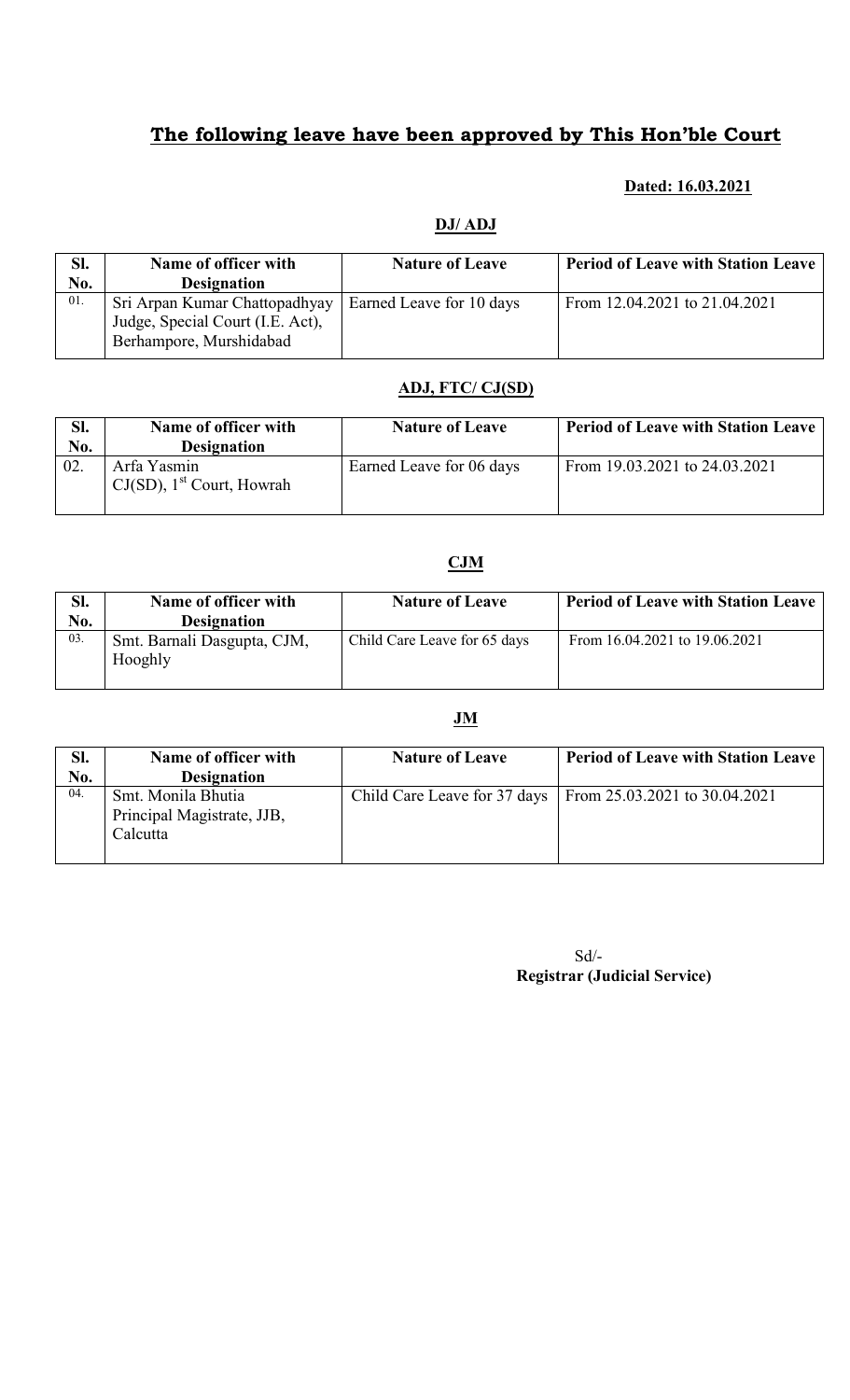### Dated: 16.03.2021

#### DJ/ADJ

| Sl. | Name of officer with                                                       | <b>Nature of Leave</b>   | <b>Period of Leave with Station</b> |
|-----|----------------------------------------------------------------------------|--------------------------|-------------------------------------|
| No. | <b>Designation</b>                                                         |                          | Leave                               |
| 01. | Smt. Suparna Ray<br>ADJ, $2^{nd}$ Court,<br>Balurghat, Dakshin<br>Dinajpur | Earned Leave for 06 days | From 01.03.2021 to 06.03.2021       |

#### ADJ, FTC/ CJ(SD)

| SI. | Name of officer with                                                              | <b>Nature of Leave</b>                       | <b>Period of Leave with Station</b> |
|-----|-----------------------------------------------------------------------------------|----------------------------------------------|-------------------------------------|
| No. | <b>Designation</b>                                                                |                                              | Leave                               |
| 02. | Mrs. Prajna Gargi<br>(Bhattacharya), Hussain<br>ADJ, FTC, Suri,<br><b>Birbhum</b> | Extension of Child Care Leave for<br>05 days | From 07.03.2021 to 11.03.2021       |

|            |                                                                                  | CJ(JD)                     |                                              |
|------------|----------------------------------------------------------------------------------|----------------------------|----------------------------------------------|
| Sl.<br>No. | Name of officer with<br><b>Designation</b>                                       | <b>Nature of Leave</b>     | <b>Period of Leave with Station</b><br>Leave |
| 03.        | Amrita Pramanick,<br>$CJ(JD)$ , $2nd$ Addl.<br>Court, Contai, Purba<br>Medinipur | Commuted Leave for 09 days | From 08.02.2021 to 16.02.2021                |
| 04.        | Smt. Anwesha<br>Chatterjee, CJ (JD), $2nd$<br>court, Serampore,<br>Hooghly       | Commuted Leave for 06 days | From 01.03.2021 to 06.03.2021                |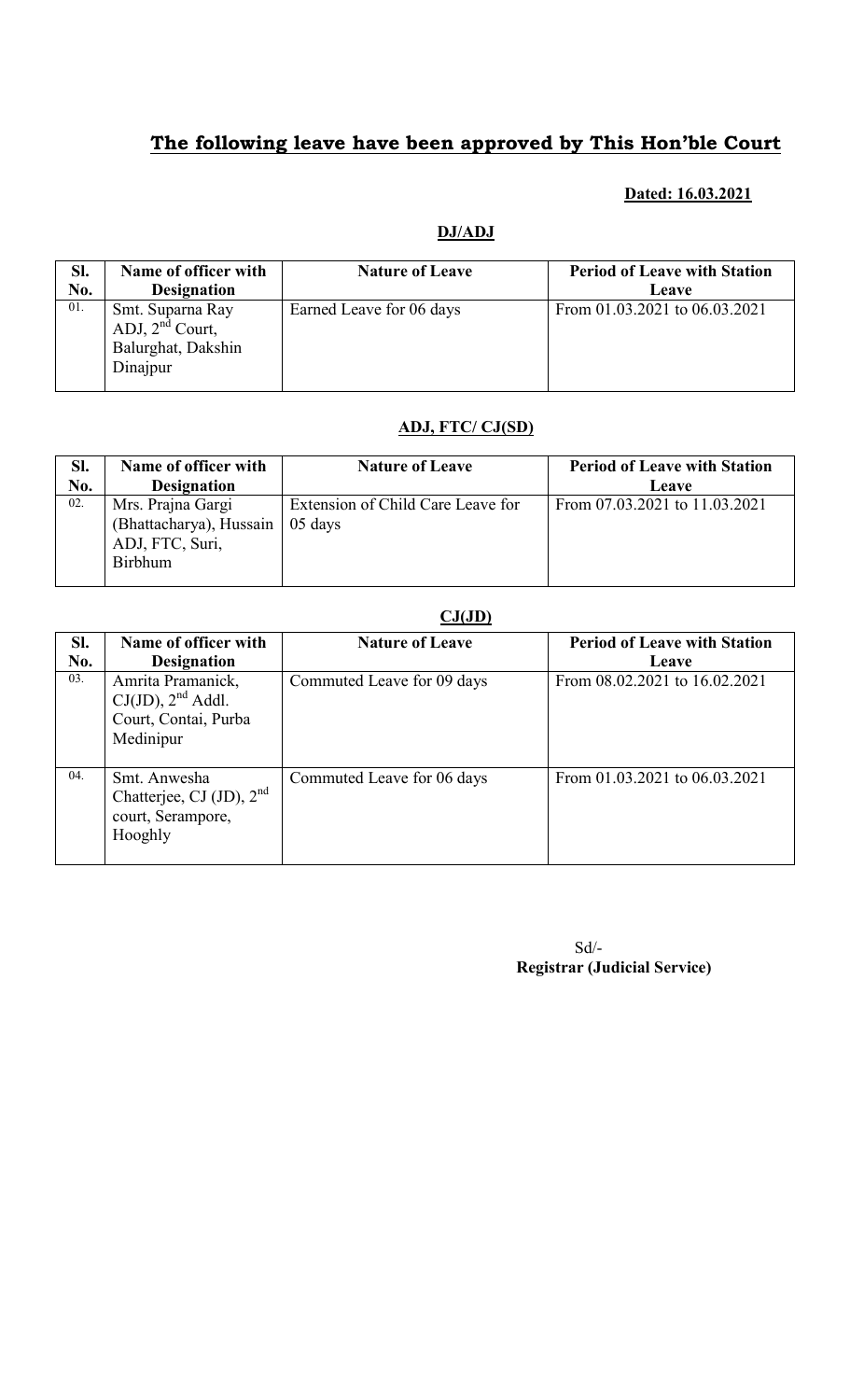### Dated: 17.03.2021

| SL<br><b>NO</b> | Name of officer with Designation                           | <b>Nature of Leave</b>          | <b>Period of Leave with Station Leave</b> |
|-----------------|------------------------------------------------------------|---------------------------------|-------------------------------------------|
| 01.             | Smt. Sanjukta Sengupta<br>ADJ, FTC, Kalna, Purba Bardhaman | Earned Leave for 10 days        | From 25.02.2021 to 06.03.2021             |
| 02.             | Smt. Jyotsna Roy<br>CJ(SD), Alipurduar, Jalpaiguri         | Child Care Leave for 19<br>days | From 17.02.2021 to 07.03.2021             |
| 03.             | Sri Ananta Kumar Singha Mahapatra<br>ADJ, FTC-I, Purulia   | Earned Leave for 05 days        | From 08.03.2021 to 12.03.2021             |

## ADJ, FTC/ CJ(SD)

### ACJM

| SL<br>NO | Name of officer with Designation                                             | <b>Nature of Leave</b>                     | <b>Period of Leave with Station Leave</b> |
|----------|------------------------------------------------------------------------------|--------------------------------------------|-------------------------------------------|
| 04.      | Smt. Krishnanjana Ray<br>ACJM, Gangarampur at<br>Buniadpur, Dakshin Dinajpur | Extension of Earned Leave<br>for $03$ days | From 24.02.2021 to 26.02.2021             |

### CJ(JD)

| SL<br>NO. | Name of officer with Designation                                         | <b>Nature of Leave</b>   | <b>Period of Leave with Station Leave</b> |
|-----------|--------------------------------------------------------------------------|--------------------------|-------------------------------------------|
| 05.       | Sri Jayanta Bhattacharya, CJ(JD)-<br>cum-JM, Mathabhanga, Cooch<br>Behar | Earned Leave for 08 days | From 15.02.2021 to 22.02.2021             |